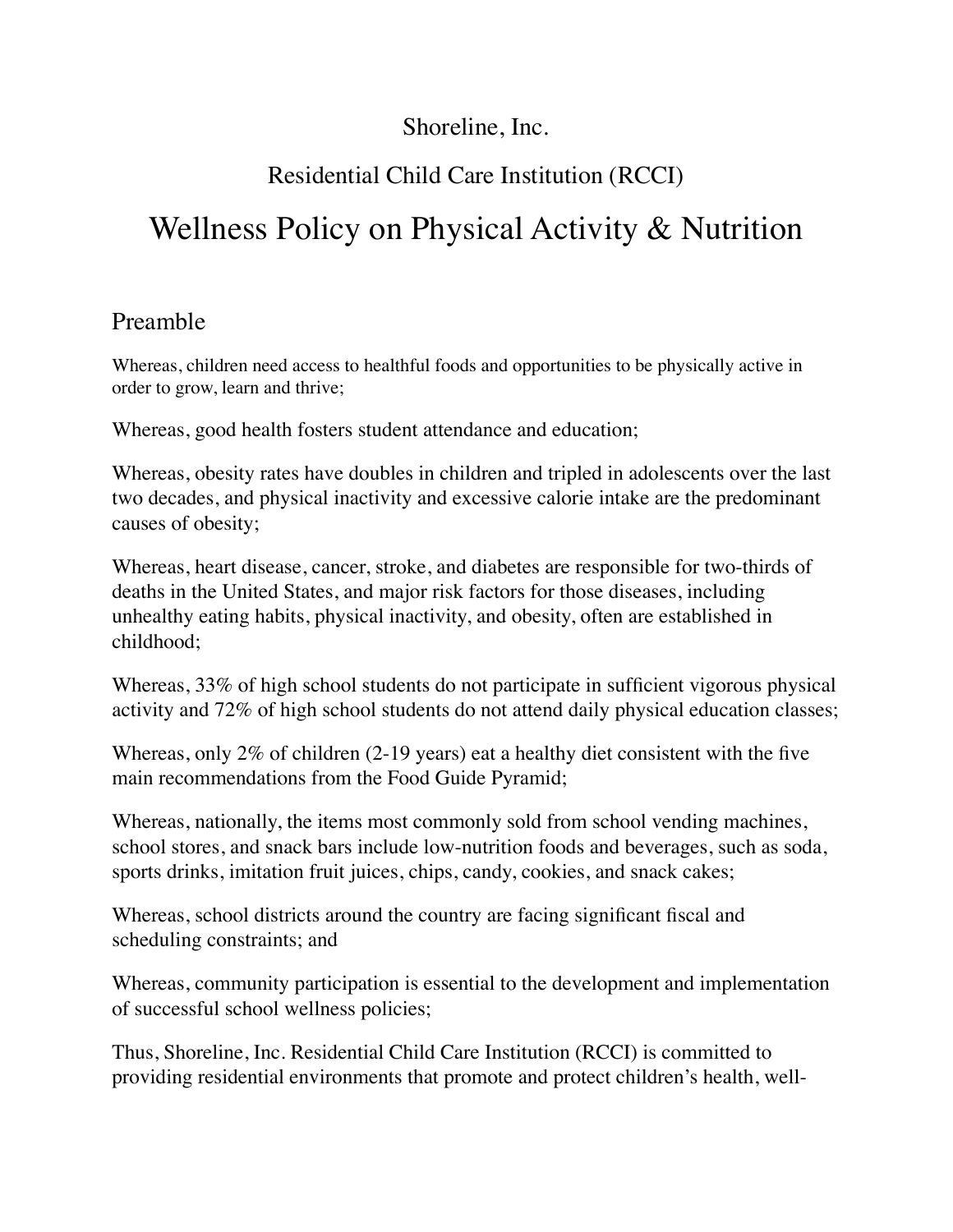being, an ability to learn by supporting healthy eating and physical activity. Therefore, it is the policy of Shoreline, Inc. that:

Shoreline, Inc. RCCI shall engage students, parents, teachers, food service professionals, health professionals, and other interested community members in developing, implementing, monitoring, and reviewing district-wide nutrition and physical activity policies.

All students in grades 6-12 shall have opportunities, support, and encouragement to be physically active on a regular basis.

Foods and beverages served at Shoreline, Inc. RCCI shall meet the nutrition recommendations of the *U.S. Dietary Guidelines for Americans.*

Qualified child nutrition professionals shall provide students with access to a variety of nutritious and appealing foods that meet the health and nutrition needs of students; shall accommodate the religious, ethnic, and cultural diversity of the student body in meal planning; and shall provide clean, safe, and pleasant settings and adequate time for students to eat.

To the maximum extent practicable, Shoreline, Inc. RCCI shall participate in available federal school meal programs (including the School Breakfast Program, National School Lunch Program [including after-school snacks], Summer Food Service Program, and Fruit and Vegetable Snack Program.

 Shoreline, Inc. RCCI shall provide nutrition education and physical education to foster lifelong habits of healthy eating and physical activity while establishing linkages between health education and school meal programs and related community services.

### To Achieve These Goals:

I. Shoreline Wellness Committee:

Shoreline, Inc. RCCI develops, implements, monitors, reviews, and, as necessary, revises Shoreline, Inc. RCCIs nutrition and physical activity policies on an annual basis. The committee, in consultation with a registered dietitian, consists of at least the dietary services supervisor/assistant dietary services supervisor, chief nursing officer, program director, physical education teacher, wellness coordinator/designee, and student(s) (when available).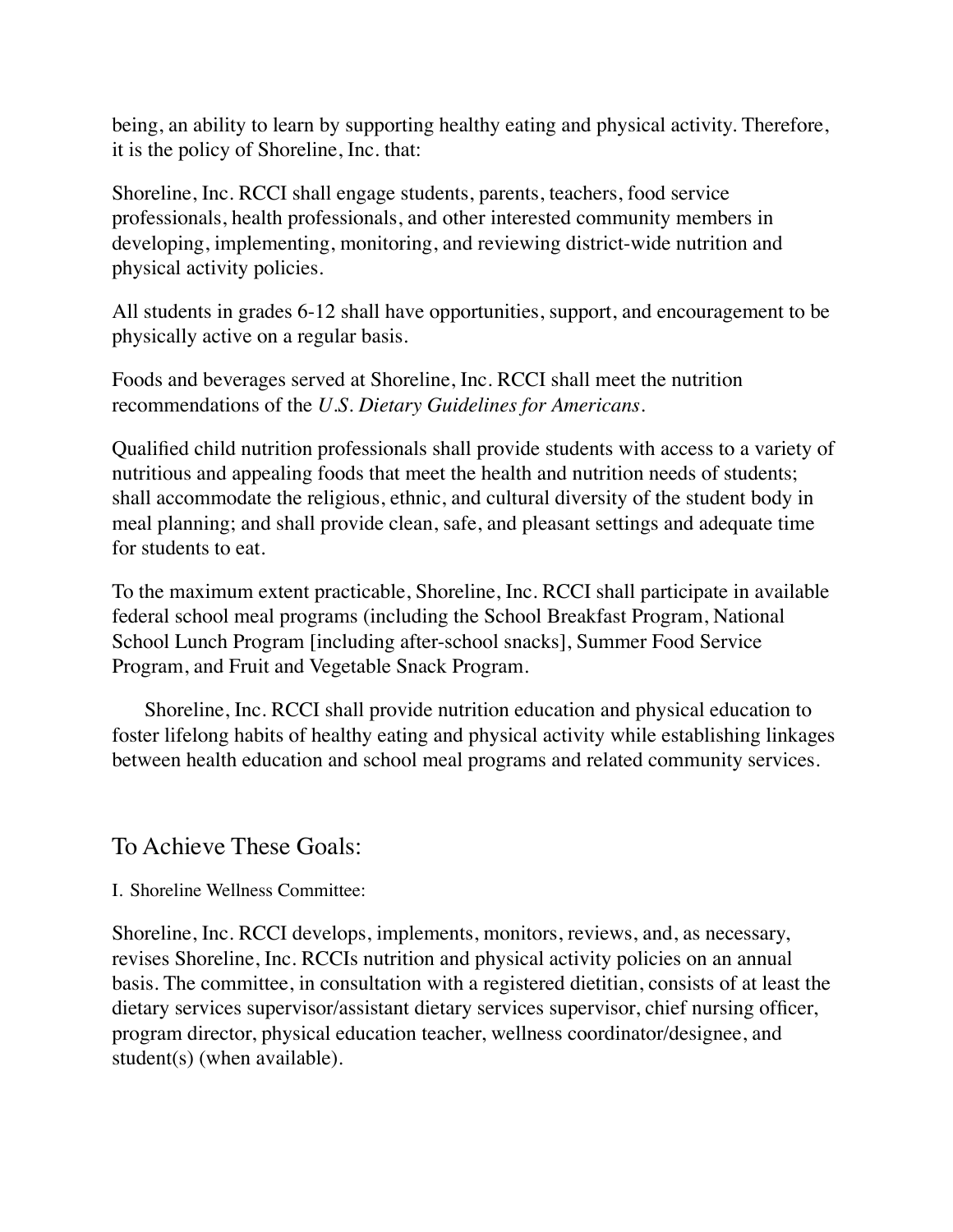II. Nutritional Quality of Foods and Beverages Served

#### **Meals**

Meals served through the National School Lunch and Breakfast Programs shall:

- be appealing and attractive to children;
- be served in clean and pleasant settings;
- meet, at a minimum, nutrition requirements established by local, state, and federal statutes and regulations;
- offer a variety of fruits and vegetables;
- serve only low-fat (1%) and fat-free milk and nutritionally-equivalent nondairy alternatives ( to be defined by USDA); and
- ensure that all of the served grains are whole grain.

Shoreline shall engage students and parents (if available), through taste-tests of new entrees and surveys, in selecting foods served through the school meal programs in order to identify new, healthful, and appealing food choices. In addition, Shoreline Inc. RCCI shall share information about the nutritional content of meals with parents (upon request) and students. Such information could be made available on menus, on cafeteria menu boards, or the website.

To the extent possible, Shoreline shall offer at least two non-fried vegetable and two fruit options each day and shall offer five different fruits and different vegetables over the course of a week. Schools are encouraged to source fresh fruits and vegetables from local farmers when practicable.

As recommended by the *Dietary Guidelines for Americans 2010.*

 A whole grain is one labeled as a whole grain product or with a whole grain listed as the primary grain ingredient statement. Examples include whole wheat flour, cracked wheat, brown rice, and oatmeal.

**Middle/Junior High and High Schools.** Shorelines students are in the middle/junior high and high schools. All foods and beverages (if applicable) sold individually outside the reimbursable school meal programs (including those sold through vending machines, student stores, or fundraising activities) during the school day or through programs for students after the school day shall meet the following nutrition and portion size standards: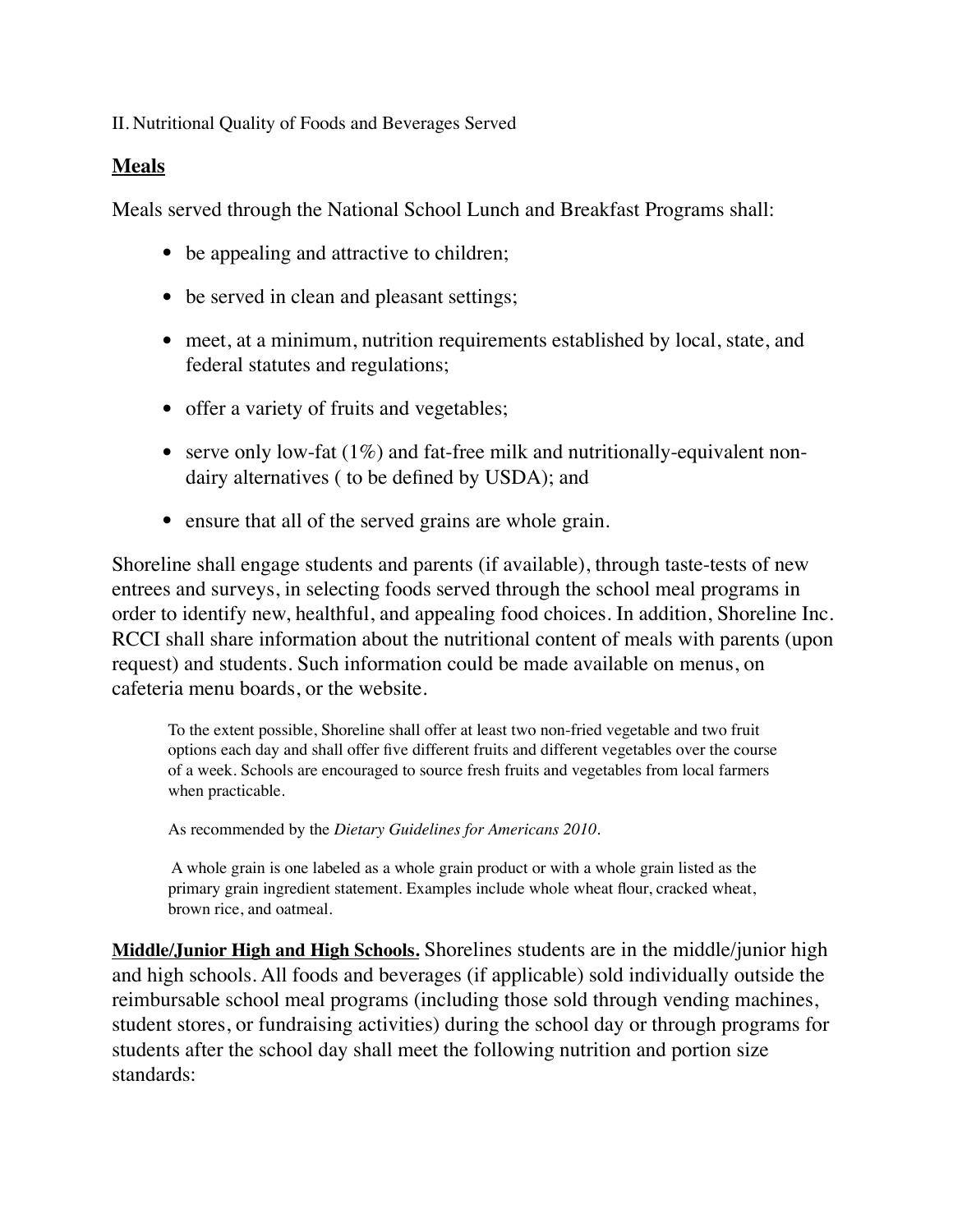#### **Beverages**

Allowed: water or seltzer <sup>5</sup> without added calorie sweeteners; fruit and vegetable juices containing 100% fruit juice no added sugar; unflavored or flavored 1% fat or fat-free fluid milk and nutritionally-equivalent nondairy beverages (to be defined by USDA);

Not Allowed: soft drinks containing caloric sweeteners; sports drinks; iced teas; fruit-based drinks that contain less than 100% real fruit juice or that contain additional caloric sweeteners; beverages containing caffeine, excluding 1% fat or fat-free chocolate milk (which contain trivial amounts of caffeine).

#### **Food Portions**

A food item given individually must have:

- No more than 35% of its calories from fat (excluding nuts, seeds, peanut butter, and other nut butters);
- No trans fats:
- Less than 10% saturated fats;
- No more than 35% of its *weight* from added sugars;<sup>6</sup>
- No more than 200 calories (180 grades 6-8);
- Water no limit; and
- No more than 230 mg of sodium per serving for chips, cereals, crackers, French fries, baked goods, and other snack items.

#### **Entrees**

Sodium- no more than 480 mg of sodium per serving for pastas, meats, and soups; no more than 600 mg of sodium for pizza, sandwiches, and main dishes. *Sodium requirements for school year 2014 and 2015: No more than 640 mg for breakfast and 1420 mg for lunch.*

Calories-450 or less.

Fat 4g/100 kcal-35% or less.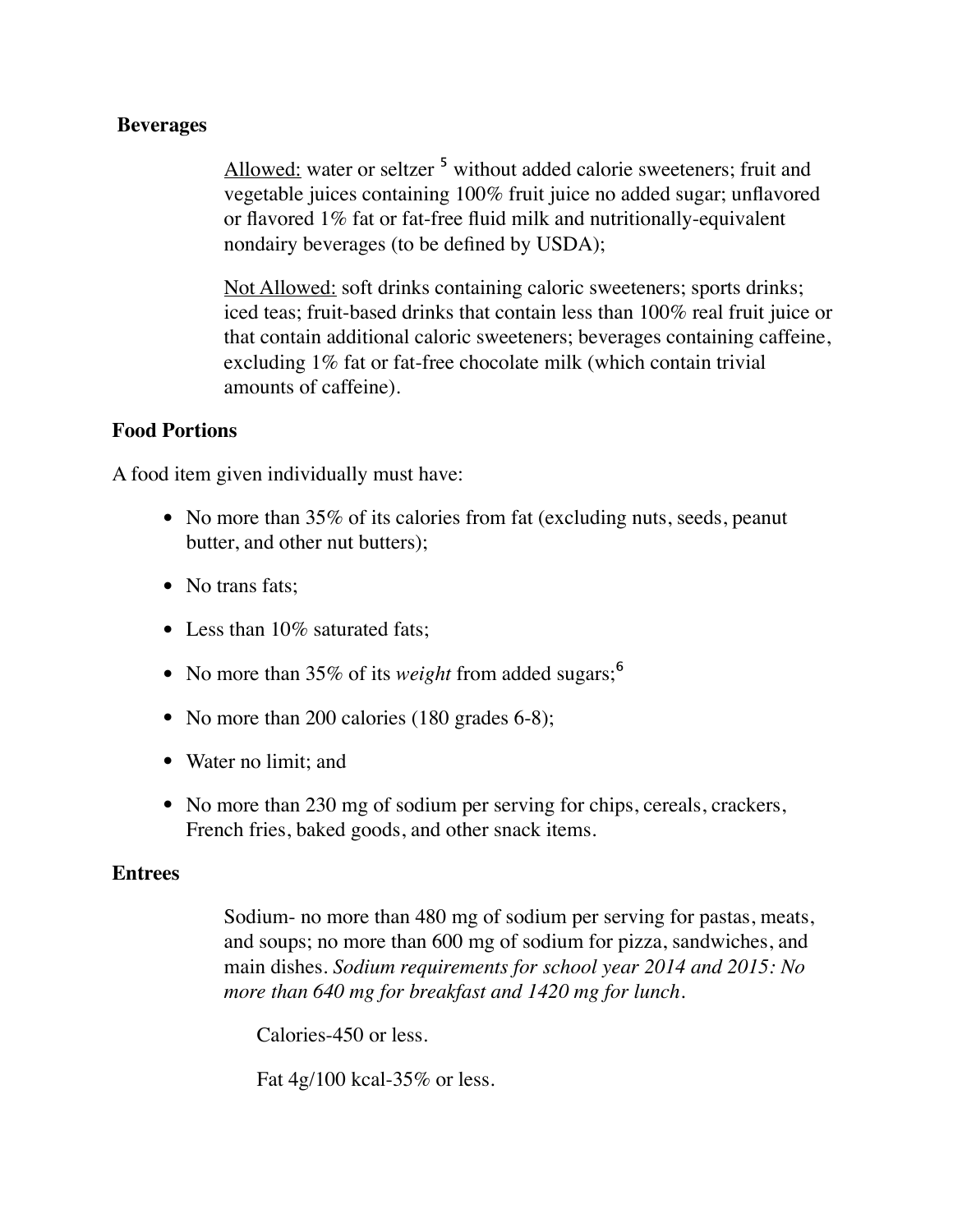A choice of at least two fruits and/or non-fried vegetables shall be offered. Such items could include, but are not limited to, fresh fruits and vegetables; 100% fruit or vegetable juice that do not contain additional caloric sweeteners; cooked, dried, or canned fruits (canned in fruit juice or light syrup); and cooked dried, or canned vegetables (that meet the above fat and sodium guidelines).

Vegetarian option offered daily.

<sup>5</sup> Seltzer water may not be given during meal times because it is considered a Food of Minimal Nutritional Value (Appendix B of 7 CFR Part 210).

<sup>6</sup>If a food manufacturer fails to provide the *added* sugars content of a food item, use the percentage of weight from total sugars (in place of the percentage of weight from *added* sugars), and exempt fruits, vegetables, and dairy foods from this total sugars limit.

<sup>7</sup>Shoreline does not allow children access to vending machines.

**Fundraising Activities**. To support childrens health and school nutritioneducation efforts, fundraising activities shall not involve food or shall use only foods that meet the above nutrition and portion size standards for foods and beverages sold individually. Shoreline shall encourage fundraising activities that promote physical activity (If applicable. Shoreline does not usually engage in fund-raising activities.)

**Snacks**. Snacks served during the school day or after school on the units shall make a positive contribution to childrens diets and health, with an emphasis on serving fruits and vegetables as the primary snacks and water as the primary beverage. Shoreline, Inc. RCCI serves three snacks daily and shall assess if and when to offer snacks based on timing of school meals, childrens nutritional needs, childrens ages, and other considerations. Food service personnel shall choose only healthful snack items.

> Shoreline, Inc. RCCI, shall pursue receive reimbursements through the National School Lunch Program for one snack during the school day.

**Rewards**. Shoreline, Inc. RCCI shall not use foods or beverages, especially those that do not meet the nutritional standards for foods and beverages sold individually (above), as rewards for academic performance or good behavior, $\delta$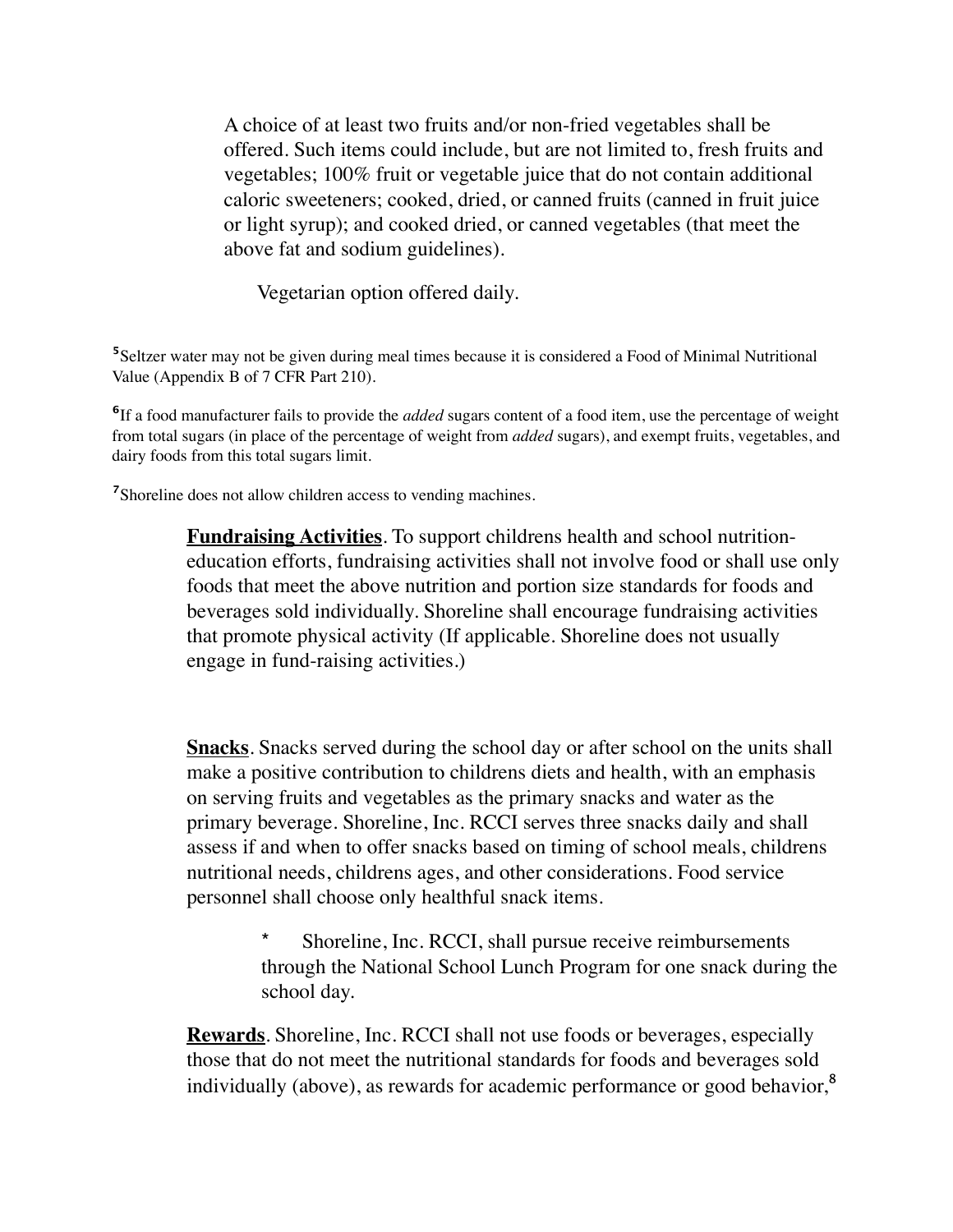and shall not withhold food or beverages (including food served through school meals) as a punishment.

**Celebrations**. Each party shall include no more than one food or beverage that does not meet nutrition standards for foods and beverages mentioned above. Individual halls may earn parties (no more than once monthly per hall) in which food or beverages may be served that do not meet nutritional standards.

**Shoreline-Sponsored Events**. (such as, but not limited to, athletics events, dances, or performances). Foods and beverages offered at Shorelinesponsored events outside the school day shall meet the above nutritional standards for meals or for foods and beverages served individually.

\* Rewards, Celebrations, and Shoreline-sponsored events only take place in the evening after school hours.

III. Nutritional and Physical Activity Promotion and Food Marketing

**Nutrition Education and Promotion**. Shoreline, Inc. RCCI aims to teach, encourage, and support healthy eating by students. Shoreline shall provide nutritional education and engage in nutritional promotion that:

- Is offered at each grade level as part of a sequential, comprehensive, standards-based program designed to provide students with the knowledge and skills necessary to promote and protect their health;
- Is part of the not only health education classes, but also classroom instruction in subjects such as math, science, language arts, social sciences, and elective subjects;
- Includes enjoyable, developmentally-appropriate, culturally-relevant, participatory activities, such as contests, promotions, taste testing, and school gardens;
- Promotes fruits, vegetables, whole grain products, low-fat  $(1\%)$  and fat-free dairy products, healthy food preparation methods and health-enhancing nutrition practices;
- Emphasizes caloric balance between food intake and energy expenditure (physical activity/exercise);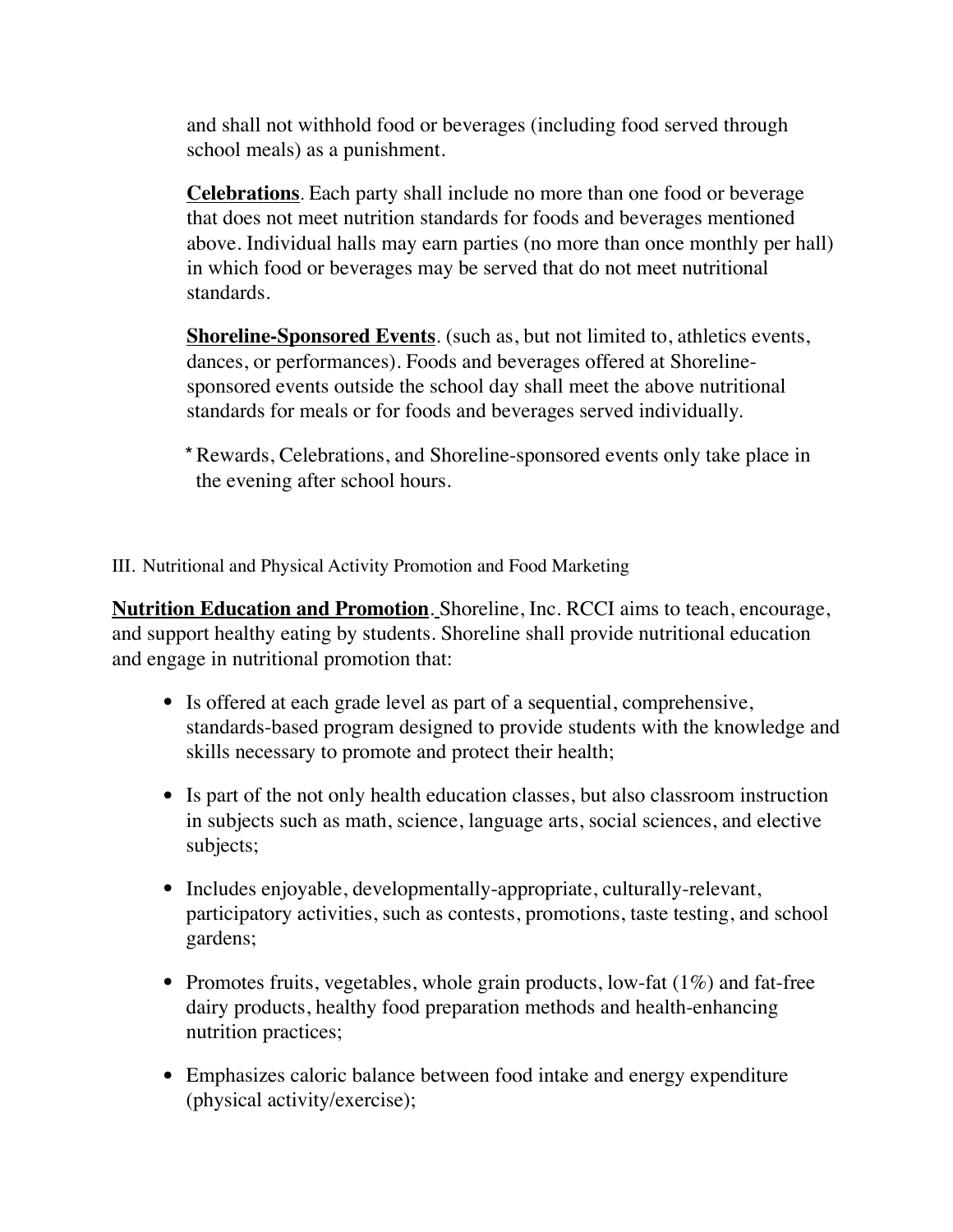• Links with school meal programs, other school foods, and nutrition-related community services;

Includes training for teachers and other staff.

<sup>8</sup> Unless this practice is allowed by a students individual education plan (IEP).

**Integrated Physical Activity into the Classroom Setting**. For students to receive the nationally-recommended amount of daily physical activity (i.e., at least 60 minutes per day) and for students to fully embrace regular physical activity as a personal behavior, students need opportunities for physical activity beyond physical education class. Toward that end:

- Classroom health education shall complement physical education by reinforcing the knowledge and self-management skills needed to maintain a physically-active lifestyle and to reduce time spent on sedentary activities, such as watching television;
- Opportunities for physical activity shall be incorporated into other subject lessons; and
- Classroom teachers shall provide short physical activity breaks between lessons or classes, as appropriate.

#### **Shoreline DOES NOT do food marketing in schools.**

**Staff Wellness**. Shoreline, Inc. RCCI highly values the health and well-being of every staff member and shall plan and implement activities and policies that support personal efforts by staff to maintain a healthy lifestyle. Shoreline shall establish and maintain a staff wellness committee as a component of the overall wellness program of at least the dietary services supervisor/assistant dietary services supervisor, chief nursing officer, program director, program director, wellness coordinator/designee, and other professionals as available. The committee shall develop, promote, and oversee a multifaceted plan to promote staff health and wellness. The plan shall be based on input solicited from staff and shall outline ways to encourage healthy eating, physical activity, and other elements of a healthy lifestyle among staff. *The staff wellness subcommittee shall distribute its plan to the Committee of the Whole during its annual program evaluation (2ndThursday of every month).*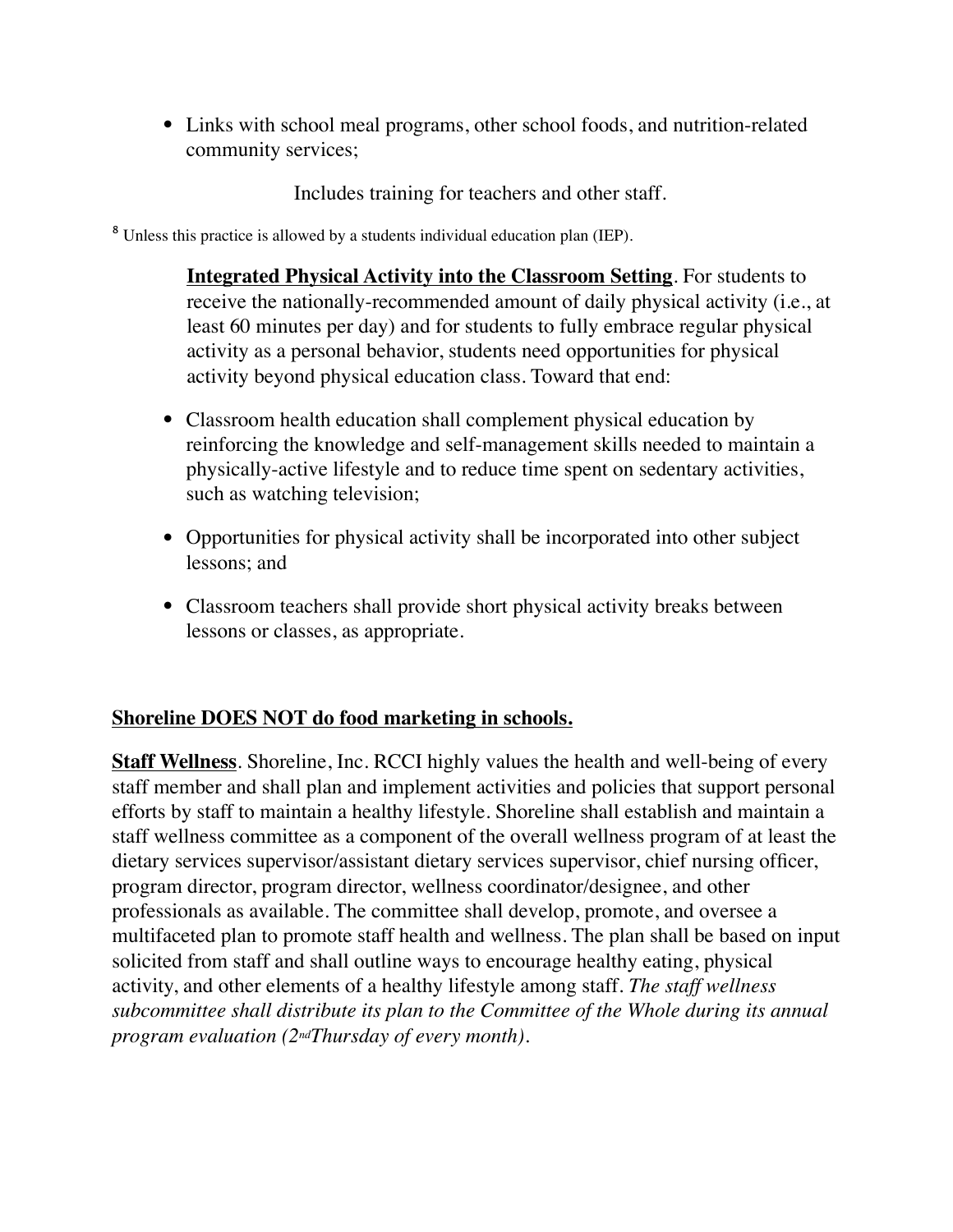IV. Physical Activity Opportunities and Physical Education

**Daily Physical Education** All students in grades 6-12, including students with disabilities, special health-care needs, shall receive daily physical education (or its equivalent of 225 minutes for the entire school year. Student involvement in other activities involving physical activity (e.g., interscholastic or intramural sports) shall not be substituted for meeting the physical education requirement.

Shoreline, Inc. RCCI shall discourage extended periods (i.e., periods of two or more hours) of inactivity. When activities, such as mandatory school-wide testing, make it necessary for students to remain indoors for long periods of time, Shoreline shall give students periodic breaks during which they are encouraged to stand and be moderately active.

**Physical Activity Opportunities Before and After School** Shoreline shall offer extracurricular physical activity programs after school hours. Shoreline shall offer a range of activities that meet the needs, interest, and abilities of all students, including boys, girls, students with disabilities, and students with special health-care needs.

**Physical Activity and Punishment** Teachers and Shoreline personnel shall not use physical activity (e.g., running laps, pushups) or withhold opportunities for physical activity (e.g., recess, physical education) as punishment.

**Safe Routes to School** Shorelines charter school is on site. Off-site activities shall be safe and easy for students to walk or run (if applicable). When appropriate, Shoreline shall provide transportation for off-unit passes for students.

**Use of School Facilities Outside of School Hours** As coordinated by school principal, school spaces and facilities shall be available to students and staff members before, during, and after the school day, on weekends, and during school vacations (as appropriate). Shoreline policies concerning shall apply at all times.

V. **Monitoring** The wellness coordinator/designee shall ensure compliance with established nutrition and physical activity wellness policies. Food service staff shall ensure compliance with nutritional policies within food service areas and shall report on this matter to the wellness coordinator/designee.

**Policy Review** Shoreline shall review the wellness policy annually. Monthly meetings are second Thursday of each month.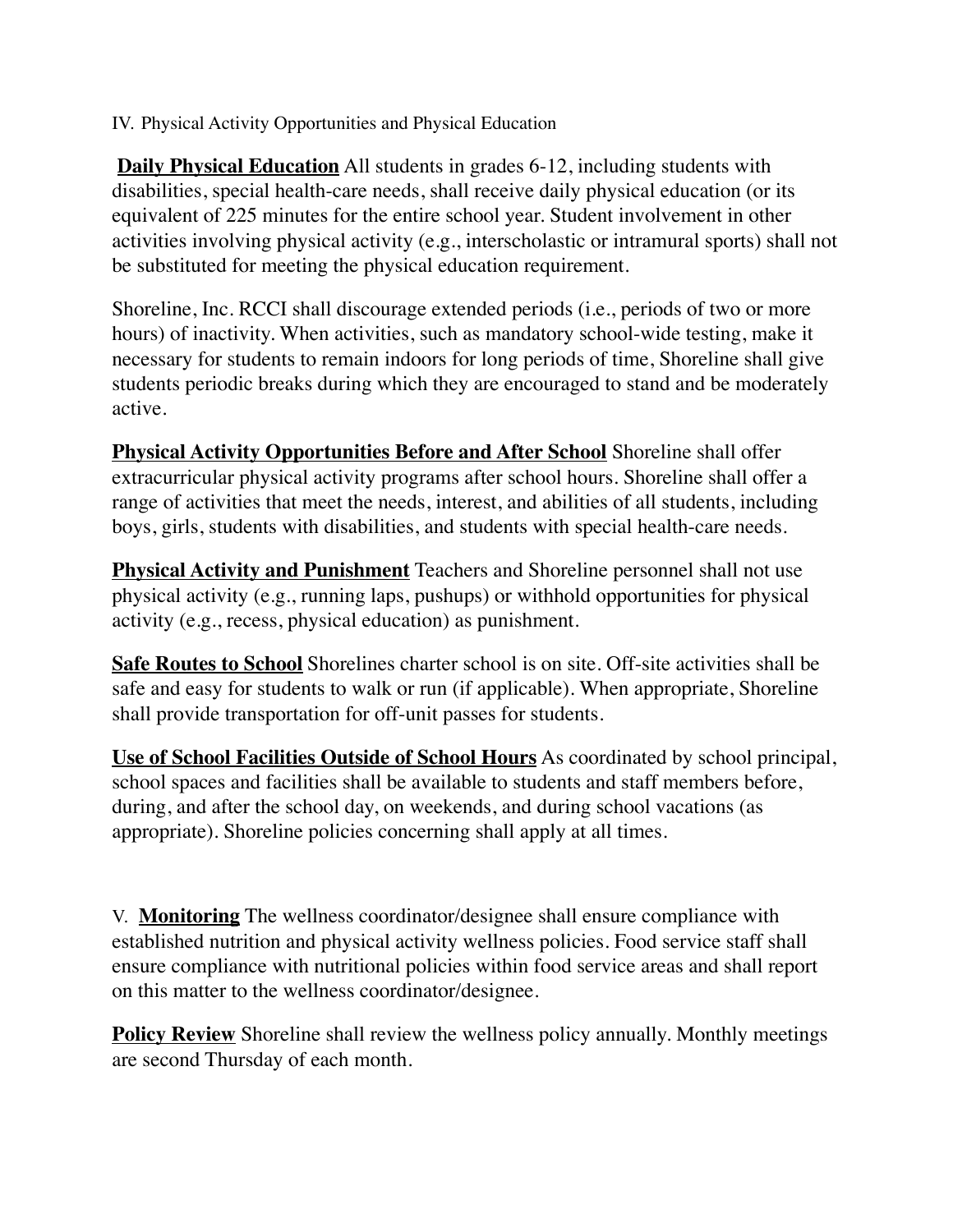#### VI. Shoreline Triennial Assessments

The wellness coordinator/designee with input from the wellness committee shall develop a summary report every three years on Shorelines compliance with the established nutrition and physical activity wellness policies, based on input from food service and unit personnel. That report shall be provided to the school board (if applicable) and also distributed to all other applicable personnel.

The assessment shall determine:

- Compliance with the wellness policy;
- How the wellness policy compared to model wellness policies; and
- Determine areas in need of improvement

As a part of that review, Shoreline shall review:

- Nutrition and physical activity policies;
- Provision of an environment that supports healthy eating and physical activity; and Nutrition and physical education policies and program elements.

Shoreline shall revise the wellness policies and develop plans to facilitate their implementation.

VII. Public Involvement

**Communications with parents** Shoreline, Inc. RCCI shall support parents efforts to:

- Provide a healthy diet and daily physical activity for their children after they leave the program;
- Offer healthy eating tips to parents by sending home nutrition information, or nutritional websites when the child is discharged; and
- Provide parents a list of foods that meet the nutritional snack standards and ideas for healthy celebrations/parties, rewards and fundraising activities.

**Support from Community** Shoreline, Inc. RCCI shall provide information:

• About physical education and other school-based physical activity opportunities before, during, and after the school day; and